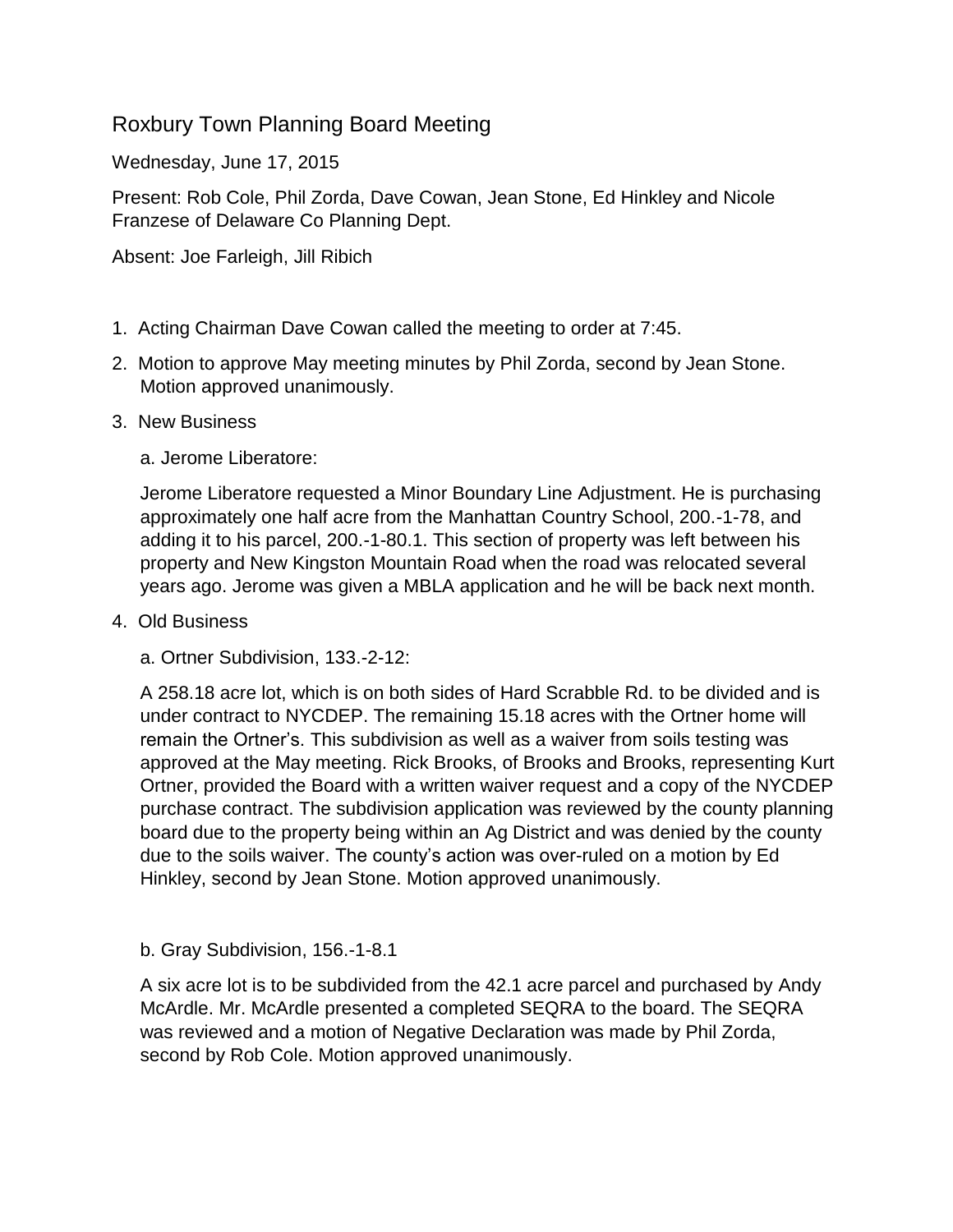A motion to approve the subdivision made by Phil Zorda, second by Jean Stone. Motion approved unanimously.

It is unknown if the County planning board reviewed the application due to the property being in an agricultural district; however it was referred last month and the 30 day action period has expired, therefore the local review can proceed.

## c. Brannen Subdivision, 91.-1-70.21

The property is to be subdivided into two parcels: Parcel A 6.08 acres and Parcel B 21.98 acres. The 21.98 acre parcel is to be purchased by NYCDEP. Rob Allison, representing Charles Brannen, presented the board with the completed SEQRA, a copy of the NYDEP purchase contract and a request to waive the requirement that the larger parcel be accessible from a public road. The SEQRA was reviewed and a motion of Negative Declaration was made by Phil Zorda, second by Rob Cole. Motion approved unanimously.

The waiver request was discussed and a motion to approve the waiver was made by Phil Zorda, second by Jean Stone. Motion approved unanimously. This approval was made based on 1) no reasonable access route because of steep ledge rock terrain and 2) NYCDEP purchasing the lot and a copy of the contract with NYCDEP being submitted with the waiver application

Motion to approve the subdivision was made by Phil Zorda, second by Jean Stone. Motion approved unanimously.

Mr. Allison will provide completed drawings to the board for signature at a later date.

d. The Roxbury at Stratton Falls:

Rob Allison gave an update on the project to the Board. The design of the new buildings is about 60% complete. Also, a grant application for additional funding has been completed. Well water quality testing has been performed and quantity tests are scheduled.

The board discussed a change to our Subdivision Regulation to include the possibility of soils testing waivers. Nicole Franzese said she was unaware of any town in the county having a property designation of "recreation" as a reason for possible granting waivers from soil testing. She indicated that it may be possible to develop an amendment to the regulations that would be applicable only to lots that are to be purchased by NYCDEP, due to conditions that are applied to property purchased by the city. She will investigate possible language for such an amendment. We should be very careful about granting waivers for any other reasons.